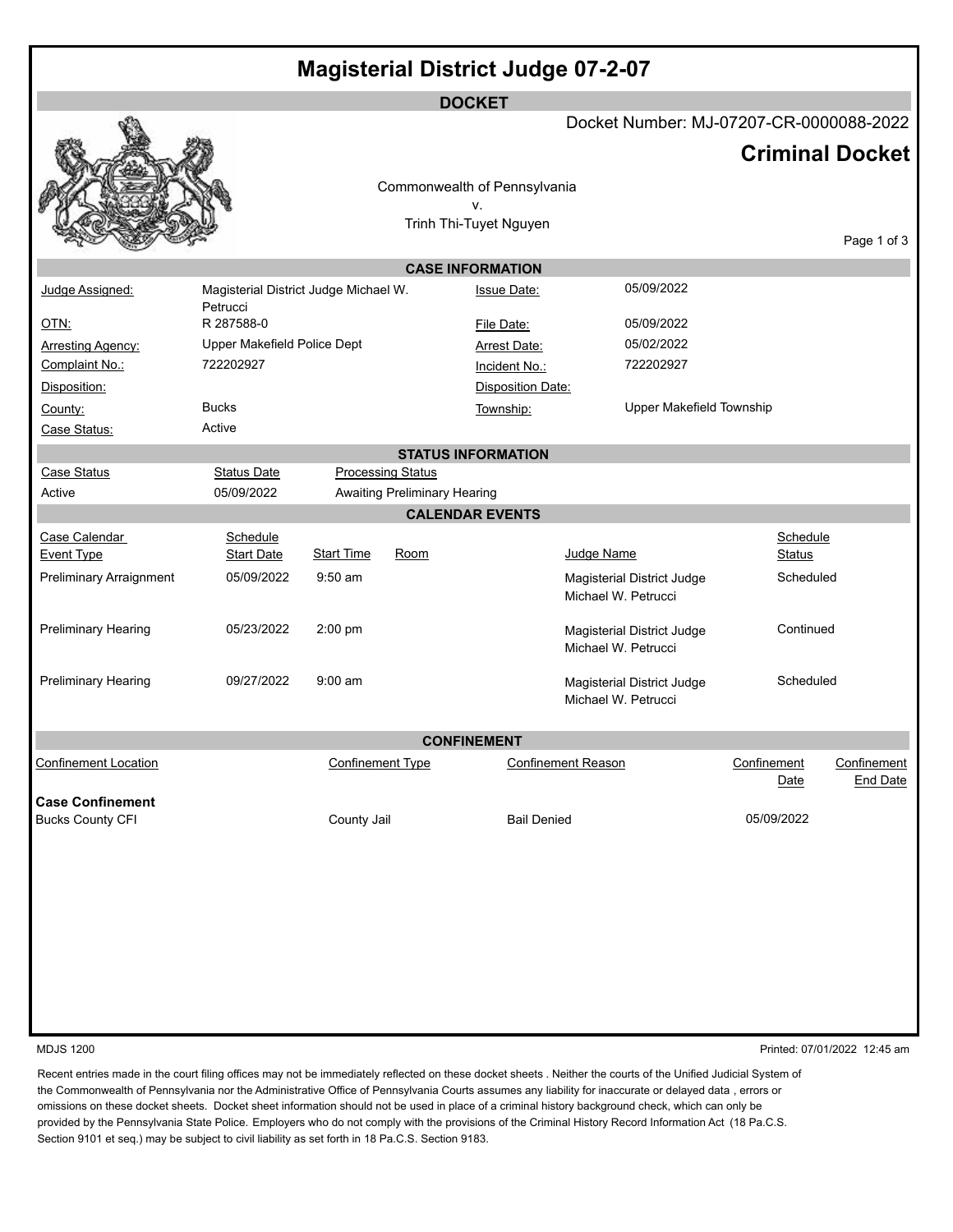| <b>Magisterial District Judge 07-2-07</b>                |                         |                   |                                         |                        |                           |                              |                        |  |
|----------------------------------------------------------|-------------------------|-------------------|-----------------------------------------|------------------------|---------------------------|------------------------------|------------------------|--|
| <b>DOCKET</b>                                            |                         |                   |                                         |                        |                           |                              |                        |  |
|                                                          |                         |                   | Docket Number: MJ-07207-CR-0000088-2022 |                        |                           |                              |                        |  |
|                                                          |                         |                   |                                         |                        |                           |                              | <b>Criminal Docket</b> |  |
|                                                          |                         |                   | Commonwealth of Pennsylvania            |                        |                           |                              |                        |  |
|                                                          |                         |                   |                                         | v.                     |                           |                              |                        |  |
|                                                          |                         |                   |                                         | Trinh Thi-Tuyet Nguyen |                           |                              | Page 2 of 3            |  |
|                                                          |                         |                   | <b>DEFENDANT INFORMATION</b>            |                        |                           |                              |                        |  |
| <u>Name:</u>                                             | Nguyen, Trinh Thi-Tuyet |                   |                                         | Sex:                   | Female                    |                              |                        |  |
| Date of Birth:                                           | 11/22/1983              |                   |                                         | Race:                  | Asian                     |                              |                        |  |
| Address(es):                                             |                         |                   |                                         |                        |                           |                              |                        |  |
| Home                                                     |                         |                   |                                         |                        |                           |                              |                        |  |
| Newtown, PA 18940                                        |                         |                   |                                         |                        |                           |                              |                        |  |
| Advised of His Right to Apply for Assignment of Counsel? |                         |                   | No                                      |                        |                           |                              |                        |  |
| Public Defender Requested by the Defendant?              |                         |                   | No                                      |                        |                           |                              |                        |  |
| Application Provided for Appointment of Public Defender? |                         |                   | No                                      |                        |                           |                              |                        |  |
| Has the Defendant Been Fingerprinted?                    |                         |                   | No                                      |                        |                           |                              |                        |  |
|                                                          |                         |                   | <b>CASE PARTICIPANTS</b>                |                        |                           |                              |                        |  |
| <b>Participant Type</b>                                  |                         |                   | <b>Participant Name</b>                 |                        |                           |                              |                        |  |
| <b>Arresting Officer</b>                                 |                         |                   | Jumper, Jeffrey E.                      |                        |                           |                              |                        |  |
| Defendant                                                |                         |                   | Nguyen, Trinh Thi-Tuyet                 |                        |                           |                              |                        |  |
|                                                          |                         |                   |                                         |                        |                           |                              |                        |  |
|                                                          |                         |                   | <b>BAIL</b>                             |                        |                           |                              |                        |  |
| <b>Bail Set:</b>                                         |                         |                   |                                         |                        |                           | <b>Nebbia Status: None</b>   |                        |  |
| <b>Bail Action Type</b>                                  | <b>Bail Action Date</b> |                   | <b>Bail Type</b>                        |                        | Percentage                | Amount                       |                        |  |
| Denied                                                   | 05/09/2022              |                   |                                         |                        |                           | \$0.00                       |                        |  |
| Bail Action Reason: Nature of offense/charges            |                         |                   |                                         |                        |                           |                              |                        |  |
| <b>CHARGES</b>                                           |                         |                   |                                         |                        |                           |                              |                        |  |
|                                                          |                         |                   |                                         |                        |                           |                              |                        |  |
| $#$ Charge<br>1 18 § 2502 §§ A                           | H1                      | Grade Description | Murder Of The First Degree              |                        | Offense Dt.<br>05/02/2022 | <b>Disposition</b>           |                        |  |
| 2 18 § 2502 §§ A                                         | H1                      |                   | Murder Of The First Degree              |                        | 05/02/2022                |                              |                        |  |
| 3 18 § 901 §§ A                                          | F <sub>1</sub>          |                   | Criminal Attempt - Criminal Homicide    |                        | 05/02/2022                |                              |                        |  |
| 4 18 § 907 §§ A                                          | M1                      |                   | Poss Instrument Of Crime W/Int          |                        | 05/02/2022                |                              |                        |  |
| 5 35 § 780-113 §§ A16                                    | M                       |                   | Int Poss Contr Subst By Per Not Reg     |                        | 05/02/2022                |                              |                        |  |
|                                                          |                         |                   |                                         |                        |                           |                              |                        |  |
|                                                          |                         |                   |                                         |                        |                           |                              |                        |  |
|                                                          |                         |                   |                                         |                        |                           |                              |                        |  |
|                                                          |                         |                   |                                         |                        |                           |                              |                        |  |
|                                                          |                         |                   |                                         |                        |                           |                              |                        |  |
|                                                          |                         |                   |                                         |                        |                           |                              |                        |  |
|                                                          |                         |                   |                                         |                        |                           |                              |                        |  |
|                                                          |                         |                   |                                         |                        |                           |                              |                        |  |
|                                                          |                         |                   |                                         |                        |                           |                              |                        |  |
| <b>MDJS 1200</b>                                         |                         |                   |                                         |                        |                           |                              |                        |  |
|                                                          |                         |                   | Page 2 of 3                             |                        |                           | Printed: 07/01/2022 12:45 am |                        |  |

Recent entries made in the court filing offices may not be immediately reflected on these docket sheets . Neither the courts of the Unified Judicial System of the Commonwealth of Pennsylvania nor the Administrative Office of Pennsylvania Courts assumes any liability for inaccurate or delayed data , errors or omissions on these docket sheets. Docket sheet information should not be used in place of a criminal history background check, which can only be provided by the Pennsylvania State Police. Employers who do not comply with the provisions of the Criminal History Record Information Act (18 Pa.C.S. Section 9101 et seq.) may be subject to civil liability as set forth in 18 Pa.C.S. Section 9183.